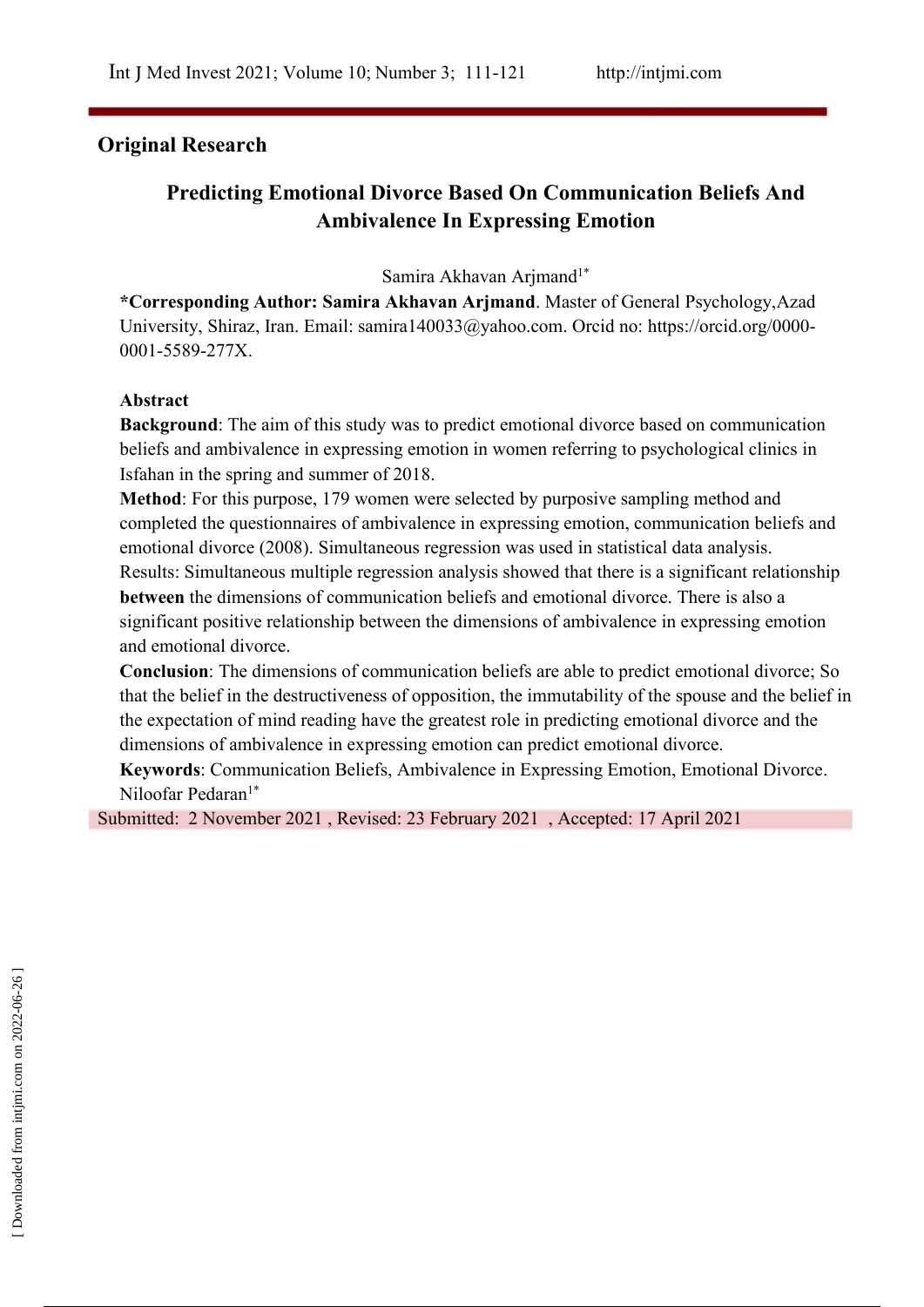#### **Introduction**

Marriage is considered a very important and expressing emotion. valuable component in human life. Through marriage, man and woman are attracted to each other through a force of instincts, the rite of love, and affection, freely and completely committed to each other to create a productive unit as a family. However, over time, the initial love and affection fades and sometimes, unfortunately, disappears completely. It is in this state that the spouses continue to live completely alien to each other and only as housemates, without any feelings or affections towards each other. This type of separation is called "silent divorce" or "emotional divorce". In an emotional divorce, the parties do not have any love, affection and intimacy towards each other and do not get any pleasure from being close to each other. Despite this lack of love and affection, they have accepted living together and are not separated [1].

According to the statistics on the rate of emotional divorce, which is much higher than the rate of formal divorce, emotional divorce can be considered as one of the most important and effective factors in the disintegration of the structure of the most fundamental part of society, namely the family [2].

One of the important factors that play a significant role in the emotional divorce of spouses is communication beliefs. Unfavorable communication beliefs cause important issues in the relationship to remain unresolved and so these issues are often the source of repetitive conflicts. Many couples always have the same or similar arguments about a certain issue, without solving the problem. Persistent conflicts and the gradual reduction of emotional attachment and the interactions are considered as causes of frustration and marital burnout. Also, couples' burnout depends on their compatibility with their beliefs [3]. unresolved and so these issues are often the<br>source of repetitive conflicts. Many couples silent lives and empty families where a man<br>always have the same or similar arguments and a woman live coldly together but do not<br>a

Another factor that has a significant impact on

a couple's emotional divorce is ambivalence in Ambivalence in emotional expression involves various forms, including the desire to express but not being able to express it, expressing without a real desire to do it or expressing emotion and later regretting it. The structure of ambivalence in the expression of emotion and the coping style of the oppressor, or the defensive nature of the oppressor, may have many similar features due to the shared deterrence process. Therefore, if the spouses do not raise their needs or do not realize the needs of each other in relation to each other and do not reach a positive solution to meet their needs; They experience stress, failure, frustration, anger and eventually burnout [4].

reduction of long-term interests and companionship, and friendship and spouses Experts believe that the family is one of the first public and global institutional systems that is absolutely necessary to meet the vital and emotional needs of human beings and the of society [5]. Appropriate relationships in society are formed based on appropriate relationships in the family, and the more appropriate the relationships within the family, the more stable and strong the family and, consequently, the community [6]. No society can claim health without having healthy families and none of the social harms have arisen unaffected by the family [7]. One of the most important family harm is divorce, but official divorce statistics do not fully reflect the failure of spouses in married life, because next to that, a bigger statistic is dedicated to emotional divorces, that is, to the silent lives and empty families where a man and a woman live coldly together but do not seek a legal divorce. [8] In fact, some marriages that do not end in divorce turn into marriages that lack love, only go through family life and spend time.

> Disagreements such as disparate tendencies of couples and deprivations due to the inability of them, in such circumstances, if the two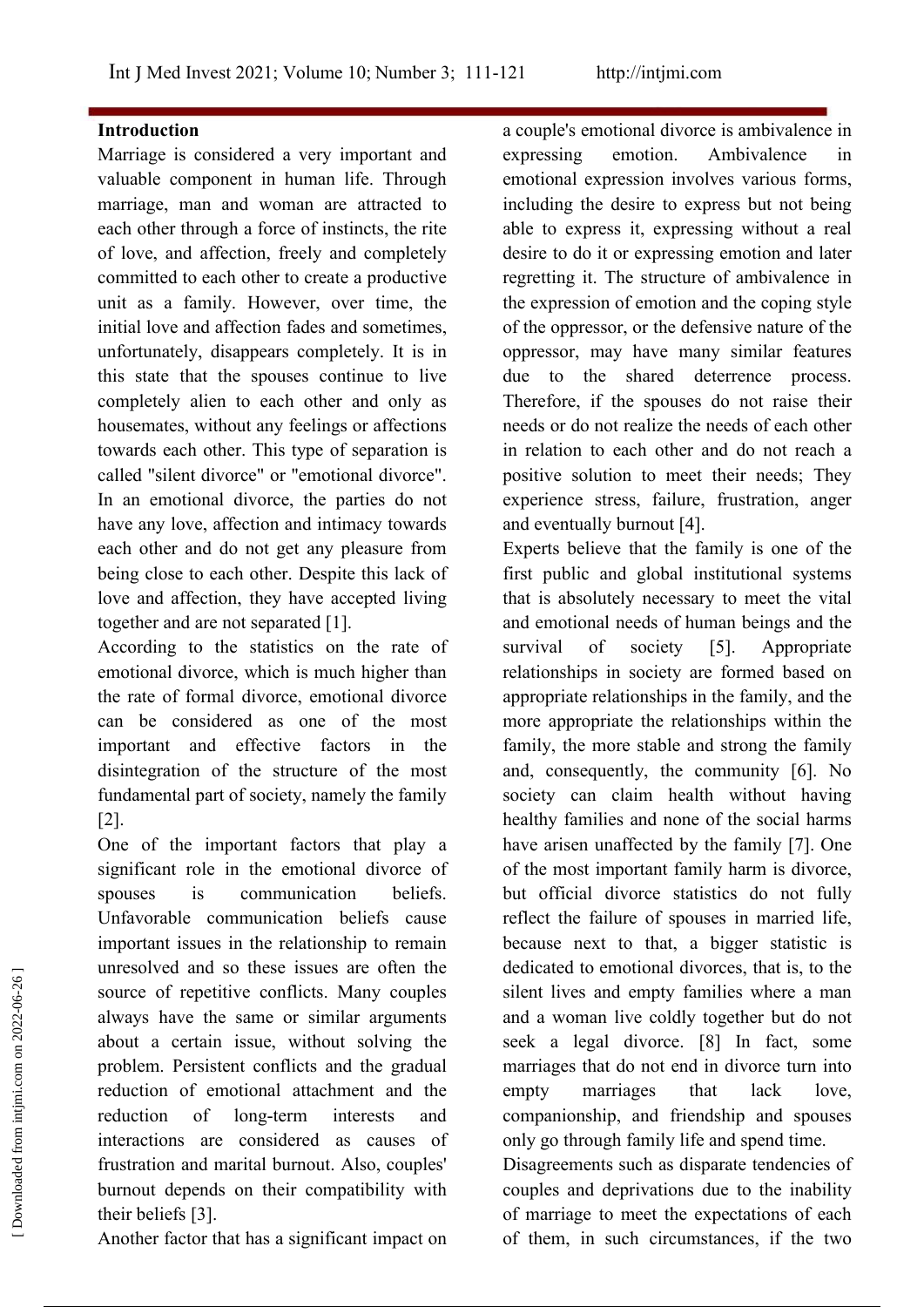parties are not able to separate according to the existing conditions, they will inevitably be forced to live their lives with emotional divorce with the most difficult conditions until the end of their lives [9]. Divorce can be examined from various religious, legal, cultural,.... perspectives. But what has always been considered as divorce is the separation of the wife from the husband or the separation of the couple from the cohabitation and the termination of the marriage. And due to changes in the structure and relationships between couples, we are faced with a new division that divorce is divided into two types, formal and emotional (silent). In a formal divorce, a man and a woman are legally separated from each other by going to court and they have no obligation to each other, but emotional divorce occurs differently in the couple's life. Emotional divorce is the most important factor in the disintegration of the structure and the most fundamental part of society, namely the family.

Ambivalence in the expression of emotion may be used as an emotional trait that, along with global tendencies or the rules of cultural representation, affects the experience of emotion [10]. Some people express their his emotions freely and seemingly without worrying about the consequences, but others are conservative in conveying their emotions. Studies have shown that ambivalence in expression is negatively correlated with expressionism [11, 10] and leads to inhibition and rumination in the expression of emotion [12]. Ambivalence in expressing emotion is the best sign of low expression and high conflict, the experience of conflict, in addition to the biological and psychological consequences, also has significant interpersonal consequences, although all of these consequences are interrelated [11]. and rumination in the expression of emotion<br>
[12]. Ambivalence in expressing emotion is the ability to think logically a<br>
the best sign of low expression and high and to have a correct attitude a<br>
conflict, the experience

Therefore, according to what has been said, the researcher seeks to answer the question of ambivalence in expressing emotion can particular behavior. [14]

# predict emotional divorce? **Research hypotheses**

## **General Hypothesis:**

Communication beliefs and ambivalence in expressing emotion can predict emotional divorce.

### **Sub-hypotheses:**

- 1- Communication beliefs are able to predict emotional divorce.
- 2- Ambivalence in expressing emotion is able to predict emotional divorce.

## **Theoretical foundations ofresearch Emotional Divorce**

Emotional divorce or silent divorce is a kind of separation in which a couple, although living together under one roof, there is no love and affection between them, In this type of life, the only thing that binds the couple together is basically the same contract that they accepted at the beginning of life; A contract in which both parties usually feel love and affection at the time of signing the clauses, but after many years, now this sweet and warm relationship has turned into cold and silent [13].

### **Communication beliefs**

Interpersonal communication is the basis of human identity and perfection and the basis of connection with others. Effective communication flourishes and improves the quality of people's relationships. At the same time, ineffective communication hinders human prosperity and destroys relationships.

whether communication beliefs and this cognitive ability that shapes man's Byers (1999) [14] believes that cognitive theory is based on the view that the highest source of growth for individuals' progress is the ability to think logically and realistically and to have a correct attitude about themselves and the world around them. In other words, it is our way of thinking and perception that creates our emotional behavior. The first principle of epistemology is that the human condition is the result of his or her cognitions and thoughts. It is man's cognitive power that distinguishes him from other beings, and it is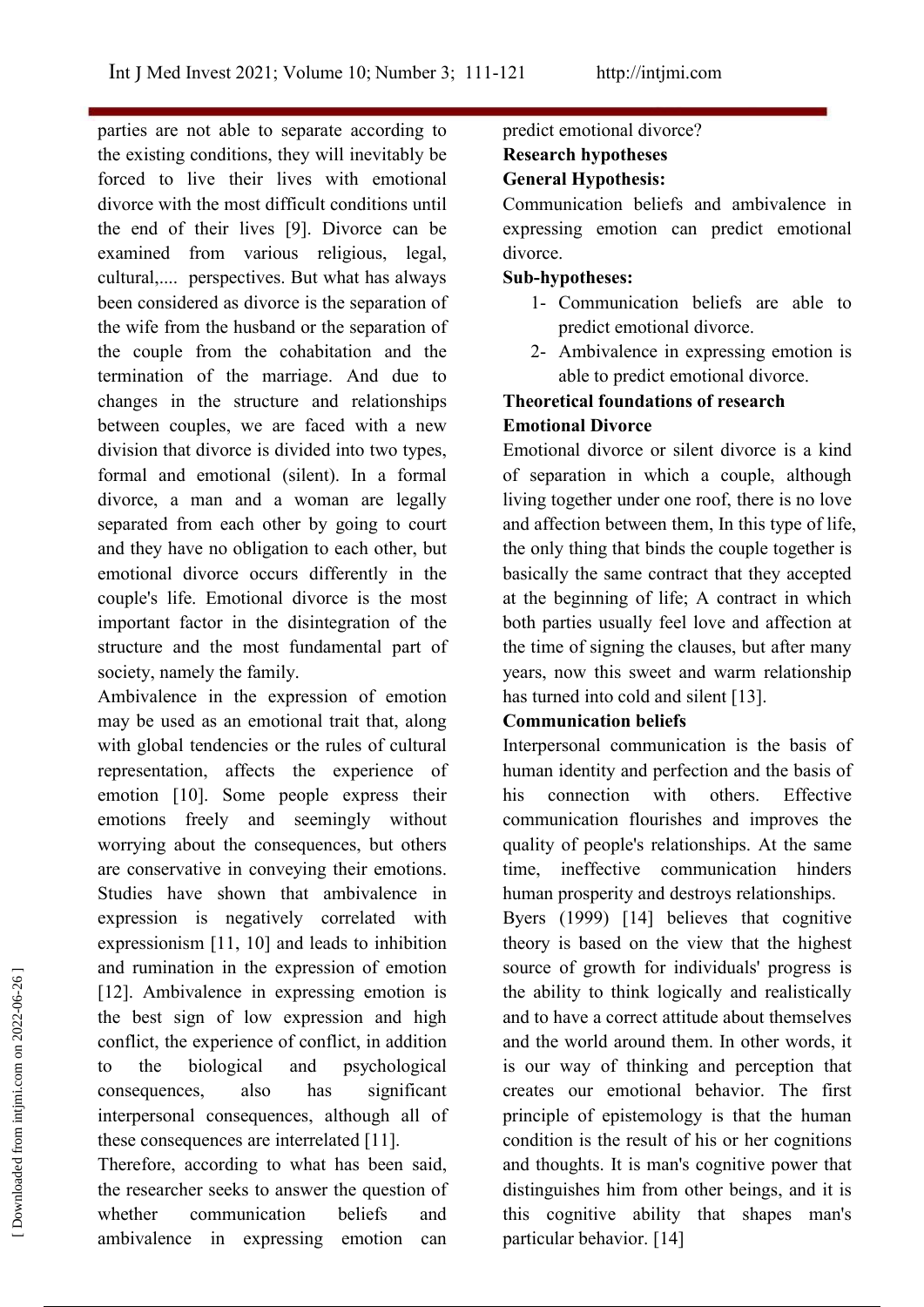One of the views that has recently received a lot of serious attention in relation to dysfunctional beliefs is the Albert Ellis School of Logical-Emotional-Behavioral Psychotherapy, which has a special place among other psychological schools. Based on the fundamental assumptions of this therapeutic method, our emotions arise from our beliefs, evaluations, interpretations, and reactions to our life situations [15].

## **Emotional expression and social functioning**

The functional-social importance of emotional expression is influenced by individual differences and situational factors. Expressing obvious emotion gives information to others and calls for answers from them, and shapes social relationships in a way that directly affects a person's health, satisfaction with interaction, and adaptation to traumatic events. By studying bereaved individuals, Bonano and Coltz (1997) [16] concluded that reducing negative emotion facilitates the supportive reactions of important individuals who are perceived as an important shield against loss, but the frequent and long-term expression of negative emotions, such as anger and sadness, leads to the alienation of important people [16].

### **Ambivalence in expressing emotion**

Ambivalence can be defined as rapidly changing or simultaneously intense and contrasting emotional feelings in an object. But ambivalence in emotional expression includes the following various forms: the desire to express but not being able to express it, the expression without a real desire to do it, and to express emotion and later regret it. The structure of ambivalence in emotional expression and the way in which the oppressor copes or the defensive state of the oppressor may have many similar features due to the common inhibition process [11]. Ambivalence in the expression of emotion may be used as an emotional trait that influences emotional reflect a tendency to underreport, deny or decomposition along with global tendencies or refluences the following various forms: the on social support that is related to health.<br>
desire to express but not being able to express<br>
it, the expression without a real desire to do it,<br>
and to expression and later reg

the rules of cultural representation  $[10]$ . **Ambivalence in the expression of emotion and social functioning**

The ability to recognize the emotions of others as a component of social skills is essential for social interaction.

Ambivalent people have difficulty navigating the emotions of others because their conflicting feelings may cause them to distrust people expressing their obvious emotion or Therefore, these people have little ability to understand the needs and emotional reactions of those around them [10]. Ambivalent people may be less likely to receive support provided by others. Perceived support, on the other hand, moderates the relationship between ambivalence and health. The inability to properly receive social support may make ambivalent people (especially men) less satisfied with their marriages.

## **Ambivalence in expressing emotion and physical health**

Ambivalence in expressing emotion takes time to affect physical health. Longitudinal studies in people with high levels of ambivalence in expressing emotion show that ambivalence inadvertently affects physical health over time [11].

King (1998) [10] found a weak correlation between ambivalence in emotion expression and physical illness. Based on this finding, King followed Dillon's view and stated that ambivalence is only due to its negative effect on social support that is related to health. Given that the activity of the hypothalamic pituitary-adrenal axis is an important modulator of stress-disease interaction, the effect of anger expression and defenses on hypothalamic-pituitary-adrenal (HPA) reactions to acute psychological stress was evaluated. They measured defensiveness using the Kennedy and Watson Social Degree Scale (MCSD, 1960) [27]. High scores on this scale inhibit negative emotions and try to make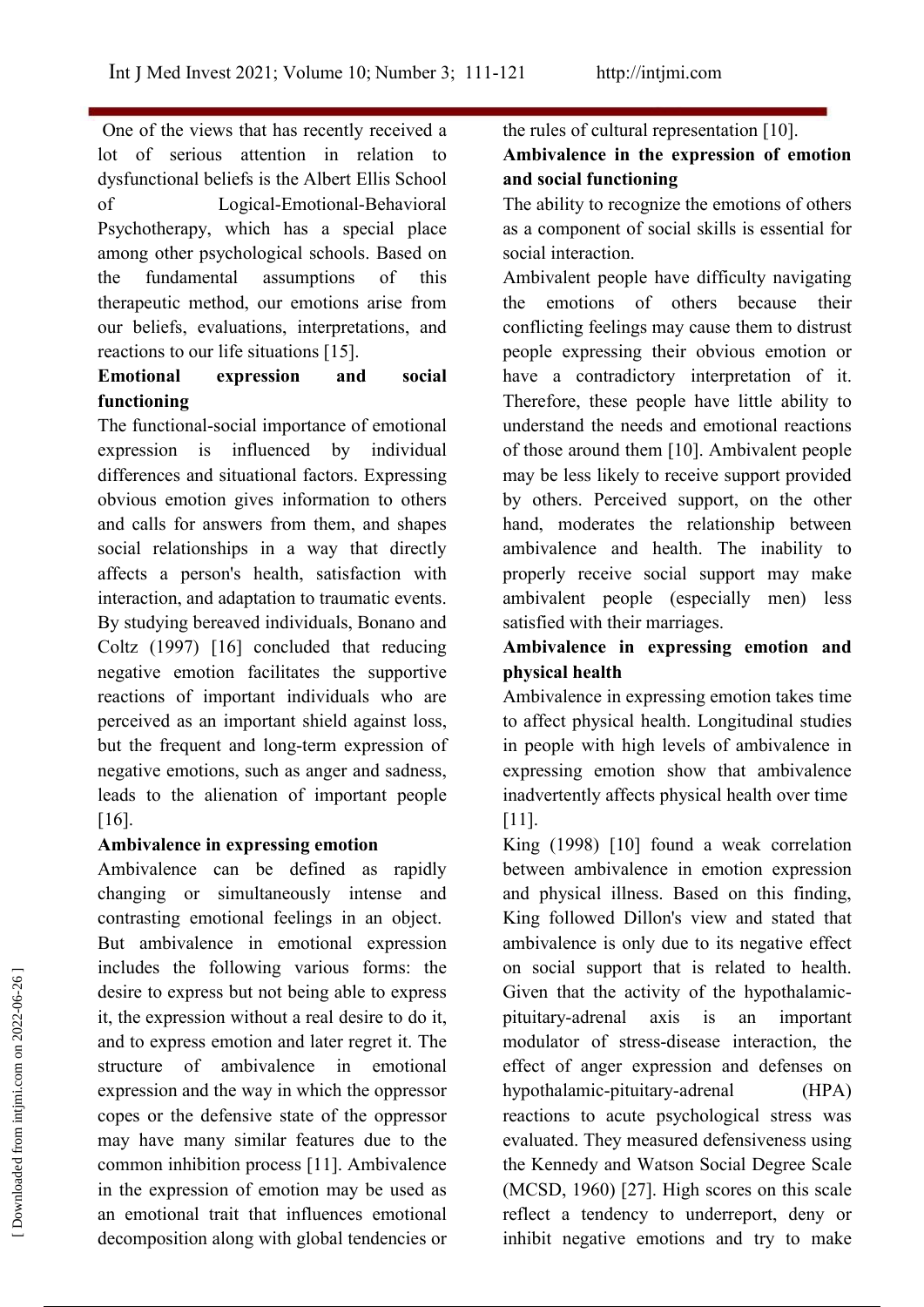oneself look good to others. This personality trait is thought to affect the cardiovascular response and the risk of disease. In this study, 46 healthy male volunteers participated in public speaking and mental calculation. Samples were divided into high-expression and low-expression groups in anger and low defense mode. Serum cortisol and depression. adrenocorticotropic hormone (ACTH) were measured before and after each exercise. Their heart rate (HR) and blood pressure (BP) were personality also measured continuously at least two intervals before and after work.

#### **Research Background**

Rousta (2017) [17] in a study entitled Predicting emotional divorce based on early maladaptive schemas and assertiveness in maladaptive schemas have a significant relationship with emotional divorce, so that early maladaptive schemas are able to predict emotional divorce. Expression also has a significant relationship with emotional divorce, so that assertiveness is able to predict emotional divorce.

Kashkoli Eidipour (2017) [18] in a study entitled "Predictor of marital burnout based on communication beliefs and sexual satisfaction" concluded that communication beliefs can predict marital burnout in married women. Sexual satisfaction can also predict marital burnout in married women.

Asghari (2013) [9] in a study examined the expressing emotion and depression: the mediating role of interpersonal problems. The results of path analysis showed that only ambivalence in expressing positive emotions is associated with depression and the dimensions of openness, popularization and aggression are indicators of interpersonal problems mediating this relationship. The significance of the direct effect between ambivalence in expressing positive emotion and depression also indicates that difficulty in of the research and how to complete the frankness and popularization and aggression expressing emotion and depression: the present study, the reliability of the mediating role of interpersonal problems. The questionnaire was 0.81 through Cronbach's results of path analysis showed that only alpha. After de

are relative mediators of the relationship between the two variables and there are other variables that play a mediating role in this regard. Based on this, it can be said that disruption in interpersonal relationships is one of the mechanisms that causes ambivalence in expressing positive emotions associated with

married women concluded that early neuroticism, consensus and conscientiousness Darandegan, Parsa, Ahmadi Amoli and Nasrollahi (2015) [19] in a study examined traits and ambivalence in expressing emotion in patients with gastrointestinal cancer compared with the non-patient group. Multivariate analysis of variance of 200 subjects showed that there was a significant difference between the patient and non-patient groups in terms of and ambivalence in expressing emotion, but there is no significant difference between these two groups in terms of extraversion and openness to experience.

### **Research Methods**

The statistical population of this study included all women who referred to psychological clinics in Isfahan (5 clinics), and according to the psychologists of the clinics, they had marital problems.

relationship between ambivalence in available sampling method. Also in the The statistical sample also included women referring to psychological clinics in Isfahan, and according to the number of dimensions and variables, 179 people were selected by present study, the reliability of the questionnaire was 0.81 through Cronbach's alpha. After determining the sample and conducting correspondence and obtaining the necessary permits to conduct research, the researcher has referred to a number of clinics in Isfahan and with the coordination and cooperation of the clinic officials, they conducted research questionnaires among the participants. At the beginning, the objectives questionnaires were briefly explained to the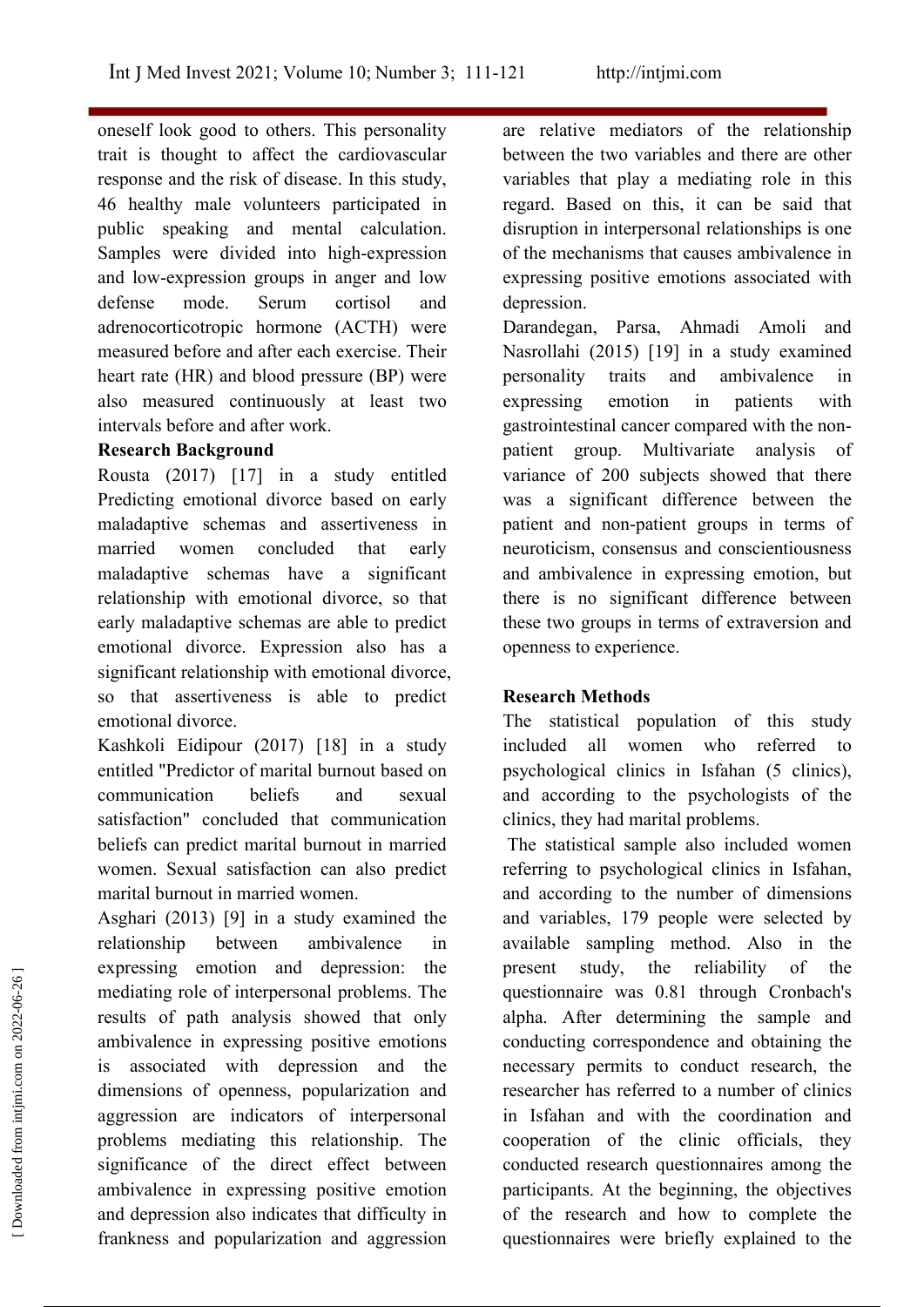participants and they were asked to inform her if they had any ambiguities about the questionnaires. After completing the questionnaires in groups and collecting them, they were scored.

The data obtained from the questionnaire were analyzed at two levels of descriptive and inferential statistics. At the level of descriptive statistics, statistics such as frequency, percentage, mean and standard deviation and at the level of inferential statistics, correlation coefficient and regression test were used simultaneously with SPSS software version 21. **Results**

### **Descriptive statistical analysis**

The findings of Table 1 show the mean and standard deviation of communication beliefs and its dimensions, emotional ambivalence with positive expression and merit, as well as emotional divorce of referring women. Table 2 shows the correlation matrix of the research variables, so that there is a significant positive relationship between the dimensions of communication beliefs with emotional divorce and also the dimensions of ambivalence in expressing emotion with emotional divorce.

#### **Inferential statistics**

**Hypothesis 1**: Communication beliefs are able to predict emotional divorce.

To determine which of the dysfunctional communication beliefs can predict the emotional divorce of the client women,

simultaneous regression analysis of emotional divorce based on communication beliefs was performed. For this purpose, communication beliefs were considered as a predictor variable and emotional divorce as a dependent variable (criterion), the results of which can be seen in the table below.

| Table 1: Mean and standard deviation of |  |  |
|-----------------------------------------|--|--|
| research variables                      |  |  |

| Indicator<br>Variables                              | Number | Average | The<br>standard<br>deviation |  |
|-----------------------------------------------------|--------|---------|------------------------------|--|
| Destructiveness<br>of opposition                    | 179    | 89.18   | 97.4                         |  |
| Spouse<br>immutability                              | 179    | 48.19   | 31.3                         |  |
| Mental<br>reading<br>expectation                    | 179    | 76.19   | 44.3                         |  |
| Sexual<br>perfectionism                             | 179    | 11.19   | 88.3                         |  |
| Gender<br>differences                               | 179    | 59.19   | 82.3                         |  |
| Communication<br>beliefs                            | 179    | 88.96   | 53.14                        |  |
| in<br>Ambivalence<br>expressing<br>positive emotion | 179    | 70.47   | 28.11                        |  |
| Ambivalence<br>in<br>expressing<br>entitlement      | 179    | 19.33   | 38.7                         |  |
| Emotional<br>Divorce                                | 179    | 25.13   | 51.6                         |  |

| Table 2: Correlation matrix of research variables |  |
|---------------------------------------------------|--|
|---------------------------------------------------|--|

| Variables                                        |                        |             |             |                                                       |             | $\mathfrak b$ |             |  |
|--------------------------------------------------|------------------------|-------------|-------------|-------------------------------------------------------|-------------|---------------|-------------|--|
| Destructiveness of opposition                    |                        |             |             |                                                       |             |               |             |  |
| Spouse immutability                              | $45^{**}.0$            |             |             |                                                       |             |               |             |  |
| Mental reading expectation                       | $22^{**}.0$            | $27^{**}.0$ |             |                                                       |             |               |             |  |
| Sexual perfectionism                             | $60^{**}.0$            | $51^{**}.0$ | $31^{**}.0$ |                                                       |             |               |             |  |
| Gender differences                               | $56^{**}.0$            | $43^* . 0$  | $46^{**}.0$ | $51^{**}.0$                                           |             |               |             |  |
| <b>Communication beliefs</b>                     | $81^{**}.0$            | $70^{**}.0$ | $57^{**}.0$ | $80^{**}$ .0                                          | $76^{**}.0$ |               |             |  |
| expressing<br>Ambivalence in<br>positive emotion | $\overline{40}^{**}.0$ | $29^{**}.0$ |             | $28^{**}.0$   $29^{**}.0$   $31^{**}.0$   $43^{**}.0$ |             |               |             |  |
| expressing<br>Ambivalence<br>in<br>entitlement   | $25^{**}.0$            | $27^{**}.0$ | $20^{**}.0$ | $25^{**}.0$                                           | $30^{**}.0$ | $34^{**}.0$   | $34^{**}.0$ |  |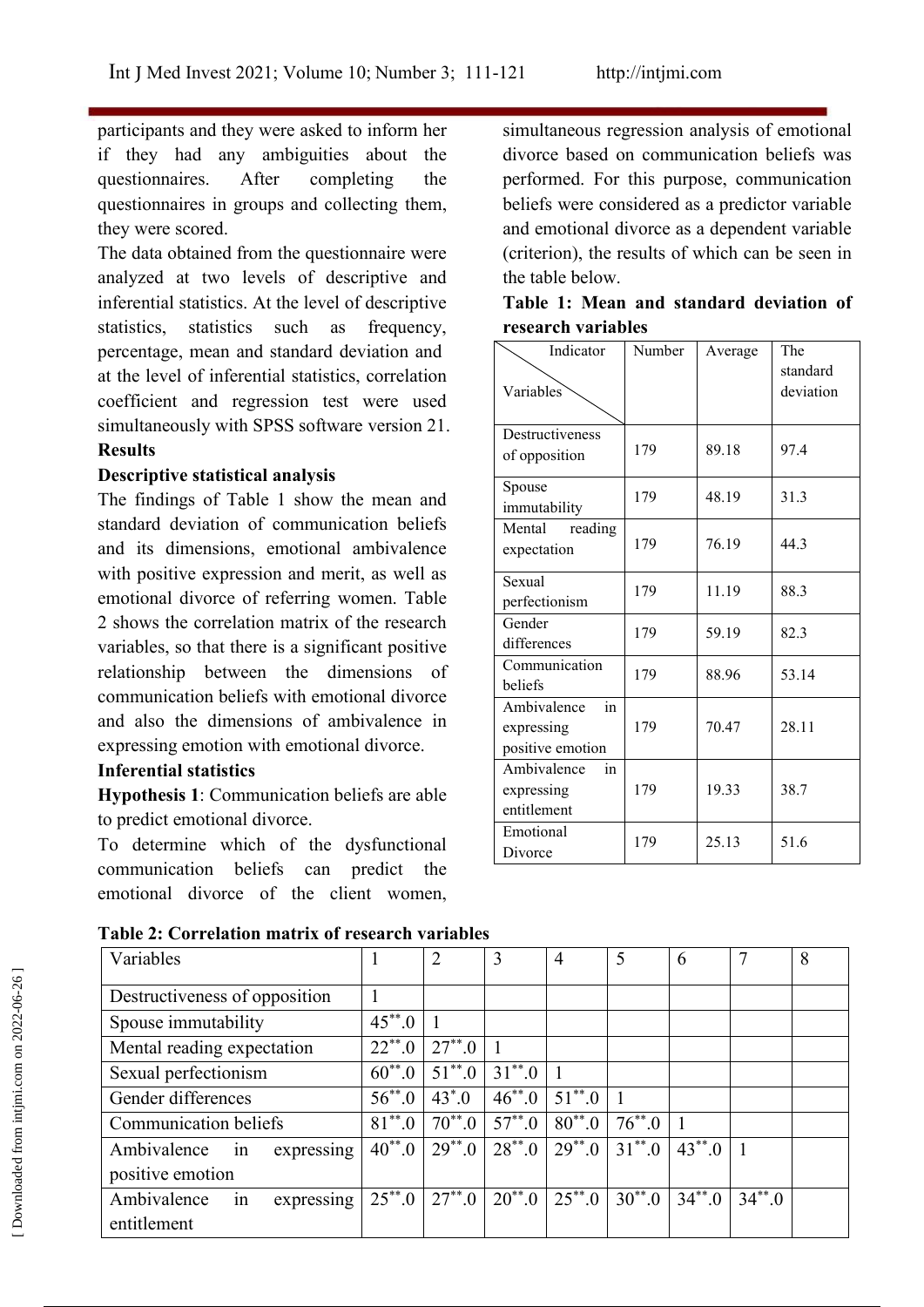| Emotional<br>Jivorce       | $F - \rightarrow$ **<br>$\hspace{.06cm}0 \hspace{.06cm}$<br>◡ | $44***$<br>$\cdot$ $\cdot$ | $A + * *$<br>$\Omega$ | $.44***$<br>0. | $42^{**}.0$ | $60^{**}.0$ | $F^{\ast}$<br>0.0 |  |
|----------------------------|---------------------------------------------------------------|----------------------------|-----------------------|----------------|-------------|-------------|-------------------|--|
| **P< $0.001$<br>$*P<0.05;$ |                                                               |                            |                       |                |             |             |                   |  |

| Variable        | β     | T     | sig   | $\mathbf R$ | $R^2$ | F     | sig   |
|-----------------|-------|-------|-------|-------------|-------|-------|-------|
| Destructiveness | 426.0 | 25.5  | 001.0 | 63.0        | 40.0  | 74.22 | 001.0 |
| of opposition   |       |       |       |             |       |       |       |
| Spouse          | 184.0 | 576.2 | 01.0  |             |       |       |       |
| immutability    |       |       |       |             |       |       |       |
| Mental reading  | 151.0 | 243.2 | 03.0  |             |       |       |       |
| expectation     |       |       |       |             |       |       |       |
| Sexual          | 04.0  | 484.0 | 629.0 |             |       |       |       |
| perfectionism   |       |       |       |             |       |       |       |
| Gender          | 02.0  | 185.0 | 853.0 |             |       |       |       |
| differences     |       |       |       |             |       |       |       |

#### **Table 3: Simultaneous Regression Predicting Emotional Divorce Based on Communication Beliefs**

As shown in Table 3, the value of  $F = 22.74$ and the probability of the test (sig) is 0.001, in To determine other words, a variety of communication beliefs are able to predict changes in the variance of women's emotional divorce. Its prediction rate based on the R-square is  $40\%$ , which means that all types of communication beliefs can predict 40% of the changes in the criterion variable (emotional divorce). The values of  $\beta$  and t also show that the belief in the destructiveness of opposition ( $\beta$  = 0.426 and  $t = 5.25$  with  $p = 0.001$ , respectively), the immutability of the spouse ( $β = 0.184$  and t = 2.576 with  $P = 0.01$  and belief in the expectation of mind reading ( $\beta$  = 0.151 and t = 2.243 with  $p = 0.03$  play the most important role in predicting the variable of emotional divorce in women referring to counseling clinics. positive in predicting the v<br>divorce in women reference<br>clinics.<br>**Hypothesis 2:** Ambive<br>**Table 4: Simultaneous**<br>and **Multaneous**<br>and **Multaneous**<br>in expred<br>in exprediction

emotion is able to predict emotional divorce.

which dimension of ambivalence in emotion expression can predict emotional divorce, simultaneous regression analysis of emotional divorce was performed based on the dimensions of ambivalence in emotion expression, for this purpose, the dimensions of ambivalence in expressing emotion as a predictor variable and emotional divorce as a dependent variable (criterion) were considered, the results of which can be seen below.

As shown in Table 4, the value of  $F = 63.93$ and the probability of the test (sig) is 0.001, in other words, the dimensions of ambivalence in expressing emotion can predict emotional divorce and its value based on R squared is equal to 0.42.

**Hypothesis 2**: Ambivalence in expressing

| Table 4: Simultaneous regression of predicting emotional divorce based on the dimensions of |  |
|---------------------------------------------------------------------------------------------|--|
| ambivalence in expressing emotion                                                           |  |

| Variable                            |  | sig | R     | $\mathbb{R}^2$ | F     | s <sub>1</sub> g |
|-------------------------------------|--|-----|-------|----------------|-------|------------------|
| Ambivalence   385.0   327.5   001.0 |  |     | 649.0 | 42.0           | 93.63 |                  |
| in expressing                       |  |     |       |                |       | 001.0            |
| positive                            |  |     |       |                |       |                  |
| emotion                             |  |     |       |                |       |                  |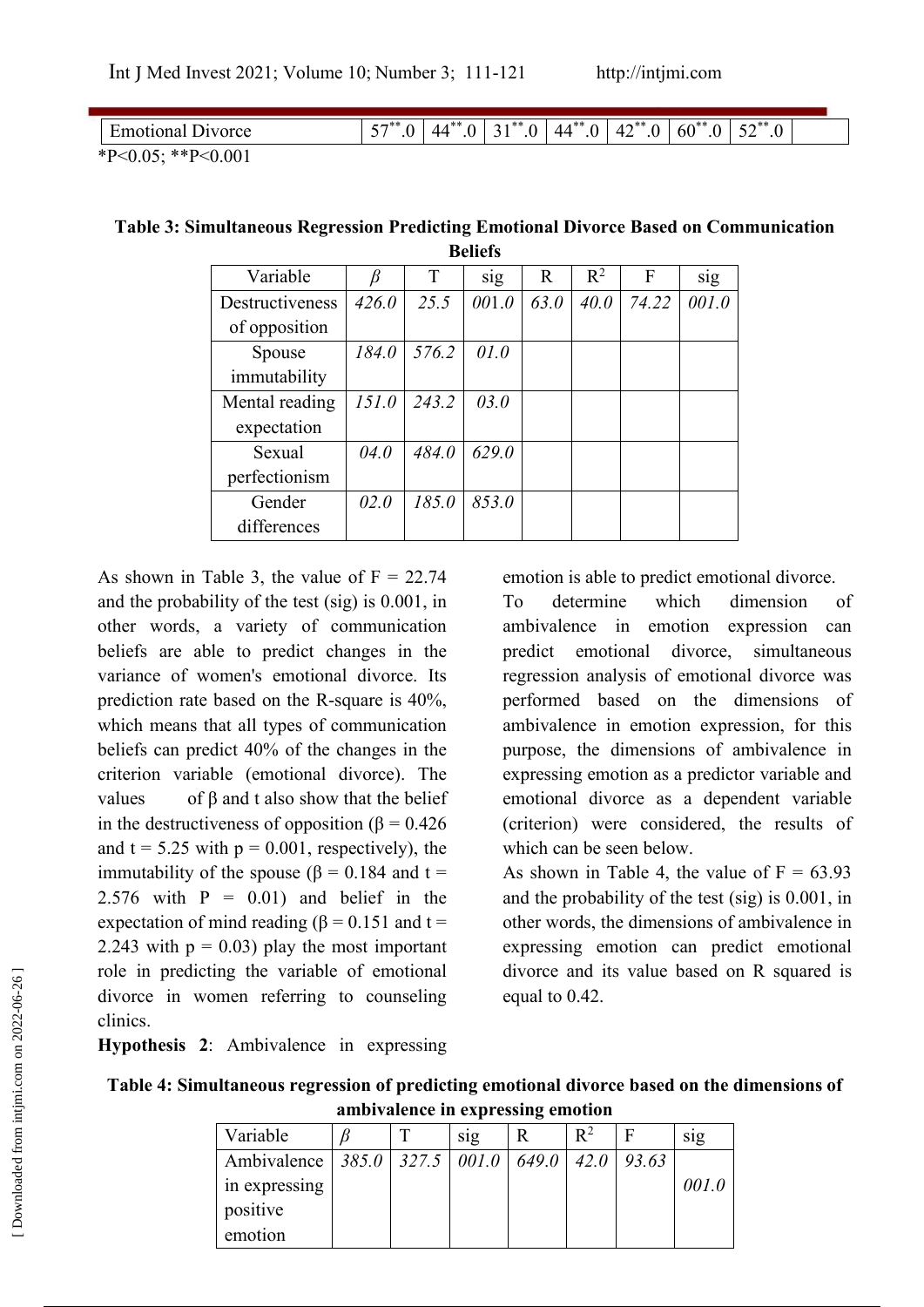| Ambivalence   408.0   701.6   001.0 |  |  |  |
|-------------------------------------|--|--|--|
| in expressing                       |  |  |  |
| entitlement                         |  |  |  |

This means that the dimensions of ambivalence in expressing emotion predict 42% of the changes in the criterion variable (emotional divorce). From β and t values, it is clear that first ambivalence in expressing entitlement ( $\beta$  = 0.408 and t = 6.701 with p = 0.001) and then ambivalence in expressing positive emotion ( $\beta$  = 0.385 and 5.327). = t (p = 0.001) play the most important role in predicting the emotional divorce variable. In other words, the second hypothesis has been confirmed.

**predicting emotional divorce based on communication beliefsand ambivalence in expressing emotion**

| Variable       | B     |       | sig    | R     | $\mathbf{R}^2$ | the expectation of mind reading of all types of |
|----------------|-------|-------|--------|-------|----------------|-------------------------------------------------|
| Communication  | 394.0 | 695.7 | 0001.0 | 606.0 | 37.0           | communication beliefs directly and positively   |
| beliefs        |       |       |        |       |                | have the most role in predicting emotional      |
| Ambivalence in | 211.0 | 971.1 | 05.0   |       |                | divorce. Therefore, it can be acknowledged      |
| expressing     |       |       |        |       |                | that in addition to all kinds of communication  |
| emotion        |       |       |        |       |                | beliefs that have a simple positive and         |
|                |       |       |        |       |                | meaningful relationship with emotional          |

As shown in Table 5, the value is  $F = 51.09$ and the probability of the test(sig) is 0.001. In other words, communication beliefs and ambivalence in expressing emotion can predict emotional divorce and its value based on R squared is equal to 0.37. This means that both variables simultaneously predict 37% of the changes in the criterion variable (emotional divorce). From the values of β and t, it is clear that communication beliefs (β  $= 0.394$  and t = 7.695 with p = 0.001) play the most important role in predicting the emotional divorce variable.

#### **Discussion**

In this study, two hypotheses were developed and according to the findings of the analysis, the following explanations are available to  $\frac{1}{2}$  individuals contained a confirm them.

**Hypothesis 1:** Communication beliefs are able to predict emotional divorce.

**Table 5: Simultaneous regression of** of the changes in the emotional divorce  $394.0 \mid 695.7 \mid 0001.0 \mid 606.0 \mid 37.0 \mid$  communication beliefs directly and positively Findings showed that there is a direct and significant relationship between different types of communication beliefs and emotional divorce. These findings indicate that with the increase of each type of communication beliefs, the rate of emotional divorce of women also increases. To determine the role of each of the communication beliefs on emotional divorce, the results of simultaneous regression showed that different types of communication beliefs are able to predict 40% variable. It was also found that the belief in the destructiveness of opposition, the immutability of the spouse and the belief in have the most role in predicting emotional divorce. Therefore, it can be acknowledged that in addition to all kinds of communication beliefs that have a simple positive and meaningful relationship with emotional divorce, the believes of destructiveness of opposition, the immutability of the spouse, and the belief in the expectation of mindfulness play the greatest role in increasing women's emotional divorce.

> This finding in some ways is consistent with other studies, these researches include the researches of Bushman (1998) [20], Seruz et al. (1999), Metz and Kapach (1990) [21], Kashkoli Eidipour (2017)[18], Rothman, N. B. (2017)[23].

Cognitive perspectives attribute effective or inefficient communication between spouses to their different ways of thinking about their actions and behavior. Ellis believes that irrational attitudes and perceptions of individuals can play a significant role in dysfunctional emotional The changes in the criterion variable<br>
(emotional divorce). From the values of β al. (1999), Metz and Kapach (1990) [21],<br>
and t, it is clear that communication beliefs (β Kashkoli Eidipour (2017)[18], Rothman, N. B.<br>
=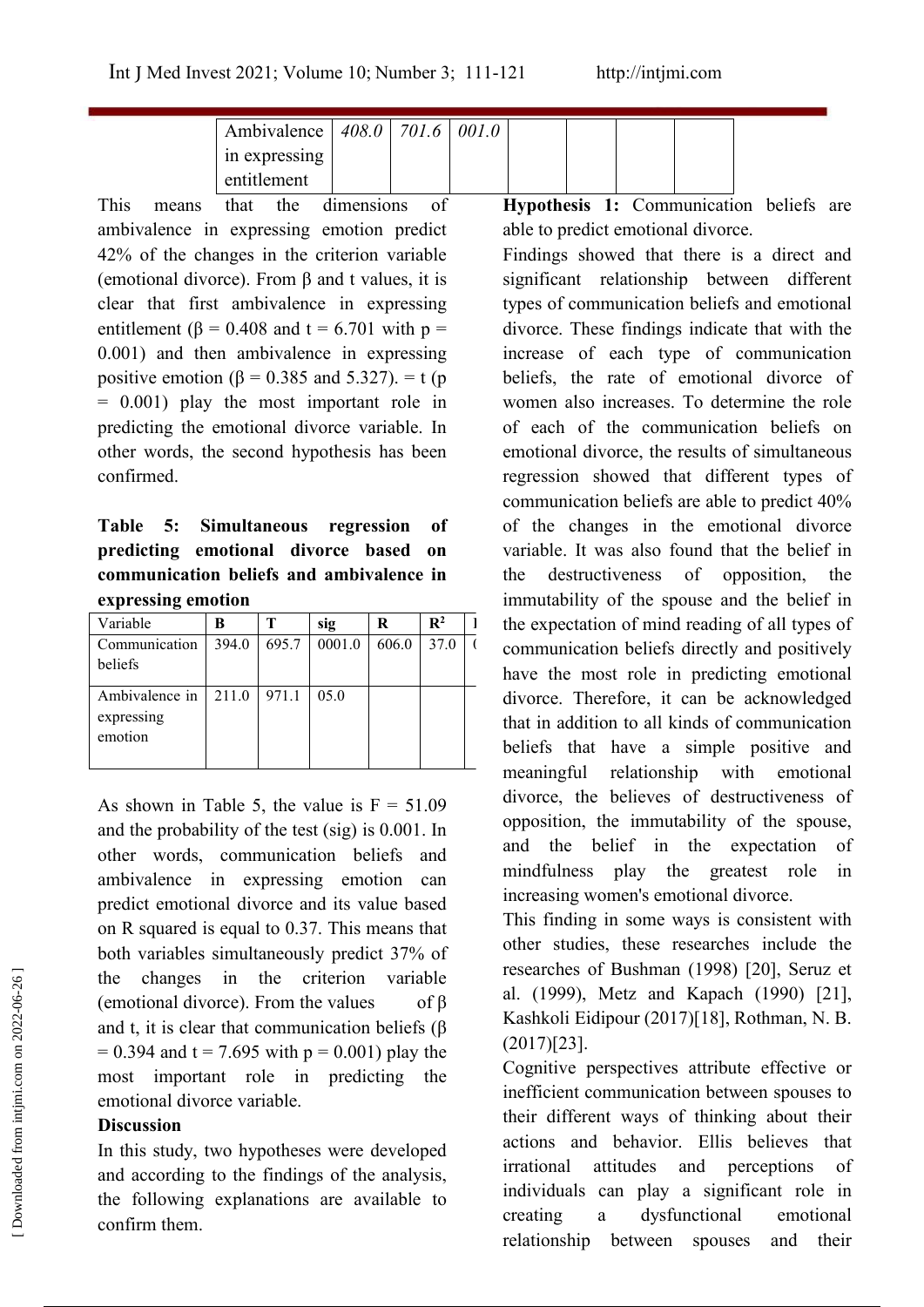dissatisfaction (from marital relationships).<br>Irrational beliefs are the main cause of many social differences, especially marital relationships, such beliefs actually mean the existence of false and inconsistent thoughts about oneself and the world. According to Rothman (2017)[23], no event can inherently cause psychological disturbance in human beings because all stimuli and events have meaning and interpretation in the mind. Accordingly, incompatibilities and emotional problems are due to the way information is understood, interpreted and processed by stimuli and events that underlie negative thoughts and beliefs. One of the main areas of influence of irrational and dysfunctional thoughts is married life.

Asgari (2013)[9] consider dysfunctional communication beliefs as a set of beliefs, regardless of whether they are efficient and logical or not in bilateral relations, especially marital relations. Marital satisfaction is one of the effective factors in the stability and reliability of families and at the same time the mental health of spouses and children. In marital relationships, various factors cause spouses to be satisfied with each other. Imani (1391) considers the following as the most important factors for success in married life: emotional and intellectual development, similarity of interests and way of thinking, religious similarity, educational and class similarity, and similarity of sexual thinking, similarity of interests in life and speed of action in Jobs and finally the relationship with the couple's family. Since dysfunctional communication believes cause important issues of cohabitation to remain unresolved and become a source of recurring conflict between spouses, they can lead to emotional divorce, which in itself indicates the deterioration of the relationship between husband and wife. This type of divorce over time creates increasing tension between husband and wife, which usually leads to their emotion may be used as an emotional trait that separation from each other [22]. Because extion in Jobs and may the relationship with expressing emotion by itself cannot be a<br>the couple's family. Since dysfunctional problem, but what creates the problem is the<br>communication believes cause important conflict or

emotional divorce is the result of the accumulation of frustrations and tensions and the constant problems of daily life that cause erosion in relationships. This situation occurs when spouses realize that despite their best efforts, their relationship doesnot and will not give meaning to life. In other words, emotional divorce results from a mismatch between facts and expectations, the extent of which depends on the extent of the spouses' communication beliefs.

**Hypothesis 2**: Ambiguity in expressing emotion is able to predict emotional divorce.

The results of research on this hypothesis showed that there is a positive and significant relationship between the dimensions of ambivalence in expressing emotion and emotional divorce. Simultaneous regression analysis also showed that the dimensions of ambivalence in expressing emotion are able to predict 42% of the changes in the criterion variable (emotional divorce). It was also found ambivalence in expressing and then ambivalence in expressing positive emotion have the most role in predicting the variable of emotional divorce.

This research is in line with previous studies, including the research of Ratman (2017) [23], Hazel and Mongreen (2004) [24], Dilion et al. (2014)[22], Darandegan et al. (2015)[19].

Ambivalence in expressing emotion is defined as a tendency to be skeptical about expressing emotion. It is believed that expressing or not expressing emotion by itself cannot be a problem, but what creates the problem is the conflict or ambivalence that one experiences in expressing emotion [22, 11, 10, 14].

The style of ambivalence in expressing emotion is defined as the tendency to express emotion but not being able to express it, expressing emotion without real desire or expressing and then regretting the expression [22]. Ambivalence in the expression of influences the experience of emotion along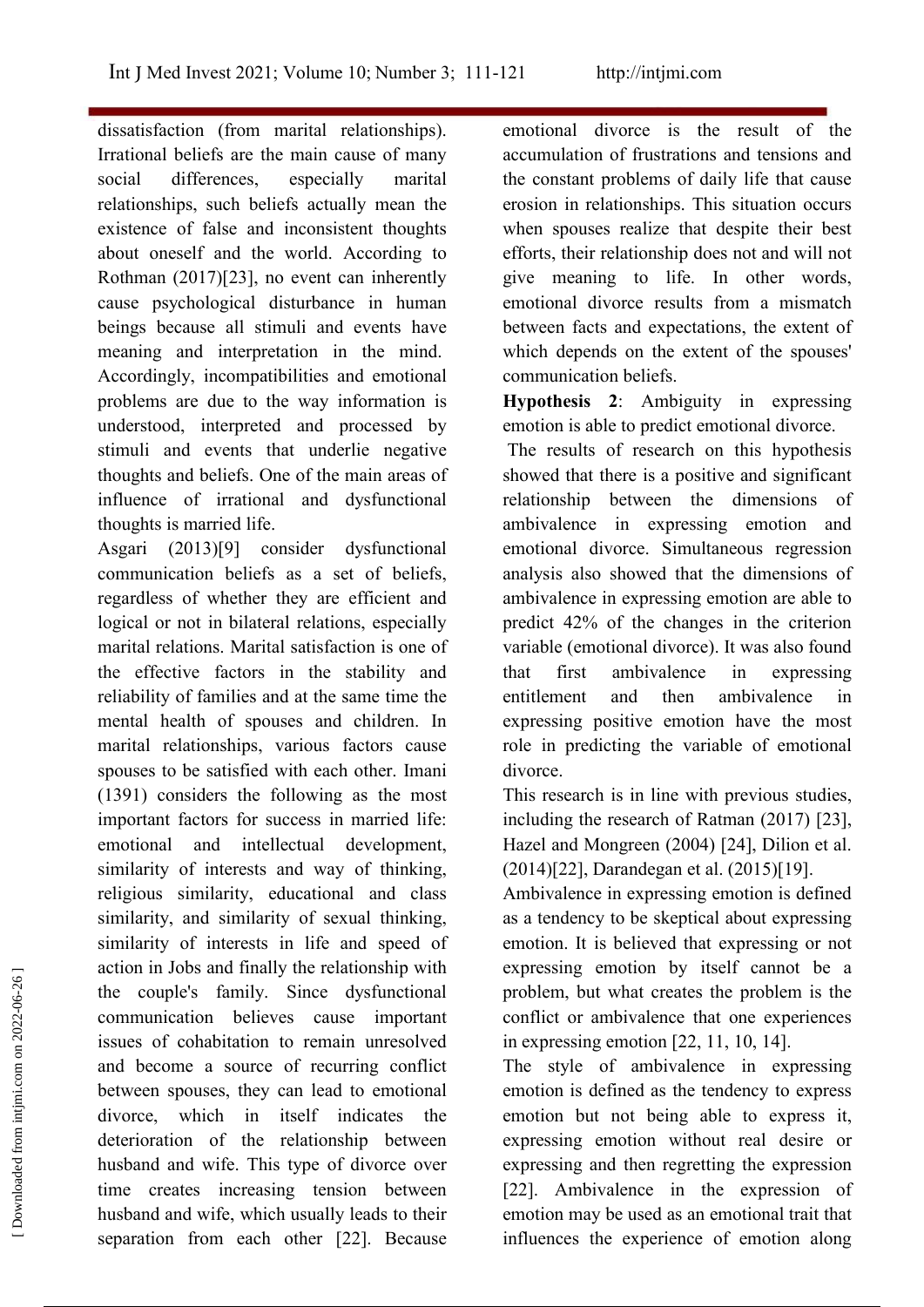with global tendencies or the rules of cultural representation [10]. Some people express their emotions freely and seemingly without worrying about the consequences, but others are conservative in conveying their emotions. Studies have shown that ambivalence in expression is negatively correlated with expression [10] and leads to inhibition and rumination in the expression of emotion.

Ambivalence in the expression of emotion, fear of intimacy, and defensiveness of the oppressor are associated with three main cause of many marital problems, in the characteristics of attitudes toward social support and its use and increasing use of avoidance coping strategies. These three types of conflict affect different components of emotional intelligence, and a decrease in social support can lead to an increase in symptoms of the disease. According to research on their own and others' schemas [23], emotionally conflicted individuals may not value themselves for receiving social support. Ambivalent people, on the other hand, may be less likely to pass on their confusion to others for fear of intimacy and they create problems for others to be able to deduce their needs. King (1998)[10] stated that women may feel a lot of conflict, especially in expressing intimacy because they typically face cultural expectations of affection on the one hand, and occasional demands for happiness and emotional indifference on the other. Therefore, it is not unreasonable to expect that people who have difficulty The Effectiveness expressing and expressing their emotions correctly and have a state of conflict and ambivalence in expressing their emotions, in their relationship with the other party and the spouse, they cannot properly express their feelings and desires to the other party. And therefore, their needs and desires are not met and they somehow suffer from shortages, failures and helplessness, and it projects the families. Social same feeling on the other person or spouse and their relationship is disrupted and causes problems and causes distrust and disrespect Sociology. Tehran: Soroush. 2009. Expressing and expressing their emotions<br>
correctly and have a state of conflict and<br>
their relationship with the other party and the<br>
gestarted from intense in expressing their emotions, in<br>
for their relationship with t

and lack of love for each other; Instead of supporting each other, spouses act in the direction of harassment, failure and self esteem degradation of each other and each seeks to find a reason to prove the other's fault and shortcomings and to reject the other. These factors gradually lead to a decrease in marital satisfaction and emotional divorce.

#### **Conclusion**

communication beliefs and ambivalence in expressing emotion are the present study, as predictor variables, it was found that different types of communication beliefs and ambivalence in expressing emotion can predict a large amount of marital burnout.

### **Sources and references**

[1]. Tavanbakhsh, M, Puryousefi, H. The role of religion and religious beliefs on mental health. Journal of Psychiatry and Clinical Psychology, 2014;14: 94-71.

[2]. Norouzi A  $\overline{A}$  study on the relationship between Job burnout and mental health with the role of gender and resilience control. Iranian Occupational Health Quarterly,2008; 42-31.

[3] Adib Rad N, Adib Rad, M. Investigating the Relationship between Communication Beliefs and Marital Burnout and Comparing it in Women Filing for Divorce and Women Wanting to Live Together. Consulting News and Research, 2011; 4(13):110-99.

[4] Sudani, M, Dehghani, M, Dehghanzadeh, z. of Conversational Relationship Analysis (TA) on Marital burnout and Couples' Quality of Life, Family and Psychotherapy Quarterly,2013;3(2):180-159.

[5]. Sharafi, M. Balanced family. Tehran: Parents and Teachers Association. 2011.

[6]. Azani K. The role of communication skills on the performance of married students' Welfare Ouarterly, 2010;14:135-115.

[7]. Sarukhani, B. Introduction to Family